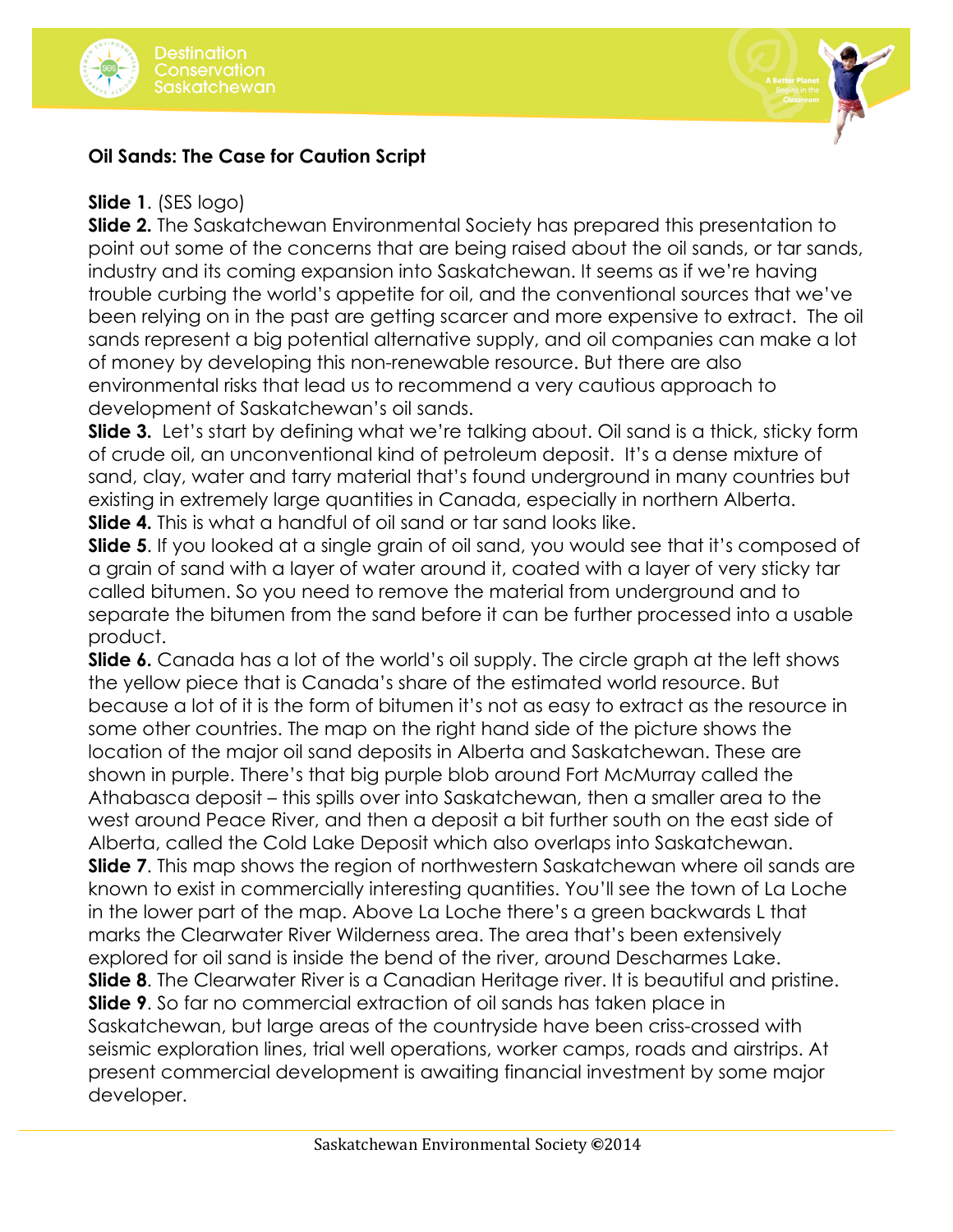



**Slide 10.** So let's look at what's involved in getting at the bitumen that's hiding underground. There are two ways of extracting it. If it's not buried too deep, it's mined from the surface; if it's very deep, an alternative process known as 'in situ' extraction is used. Both approaches have been used in Alberta. Let's look first at the mining approach.

**Slide 11.** This slide really has too much information on it to see very clearly. Basically what it's showing is that you start with the photo in the top left-hand corner where, after clearing off the surface layer of vegetation and soil, huge shovels dig into the ground and remove the oil sand ore and put it into large trucks. The trucks take it to crushers where it's broken down into smaller lumps. These are vigorously stirred up with water - the sand tends to sink and the bitumen to float, so a primary separation is achieved. The dirty water and sand are piped to a tailings pond. The bitumen is mixed with solvent so it will flow, and is pipelined to an upgrader for processing. **Slide 12**. This is what the mine site looks like –

**Slide 13.** And here is a picture of the waste materials being released into the tailings pond. This material is heavily contaminated with oil residues and contains cancercausing chemicals and tarry material.

**Slide 14**. All too often birds mistake a tailings pond for a lake, and they land on the filthy water and get coated with guck.

**Slide 15.** It's not surprising that the birds get confused, because the tailings ponds are large. This shows the tailings area at a Suncor oil sand facility at Fort McMurray.

**Slide 16.** It's estimated that 1.8 billion litres of tailings are produced every day… **Slide 17**. …and that 11 million litres of contaminated water leak out into the environment every day.

**Slide 18.** This is a really interesting photo. On the right hand side you see a Suncor tailings pond, full of contaminated water. On the left side is the Athabasca River, separated from the tailings pond by a fairly narrow dyke. Concerns about contamination of the river have been raised by people living downstream at Fort Chipewyan, where cancer rates seem to be unusually high.

**Slide 19.** This google map again shows the proximity of several tailings ponds to the Athabasca River.

**Slide 20**. So that's what the mining process looks like. The other way of getting at bitumen is the In Situ process. In situ means 'in place' in Latin, and it's a process used when the oil deposit is too deep to mine from the surface. Basically, you dig a well that first goes down vertically into the deposit then turns horizontally through the layer of ore. The horizontal part is perforated with holes. Through that well you pump steam that is released into the surrounding underground region. The heat liquifies the bitumen, which is then collected into another perforated pipe and pumped up to the surface. So you avoid all that surface destruction.

**Slide 21**. Although we avoid the surface destruction, it's not all good news. This In situ process uses a lot of water – and energy to heat the water to make steam. Some of the water can be recycled and re-used, but some stays down in the ore deposit. Where does the water come from? Whether it's taken from nearby lakes and streams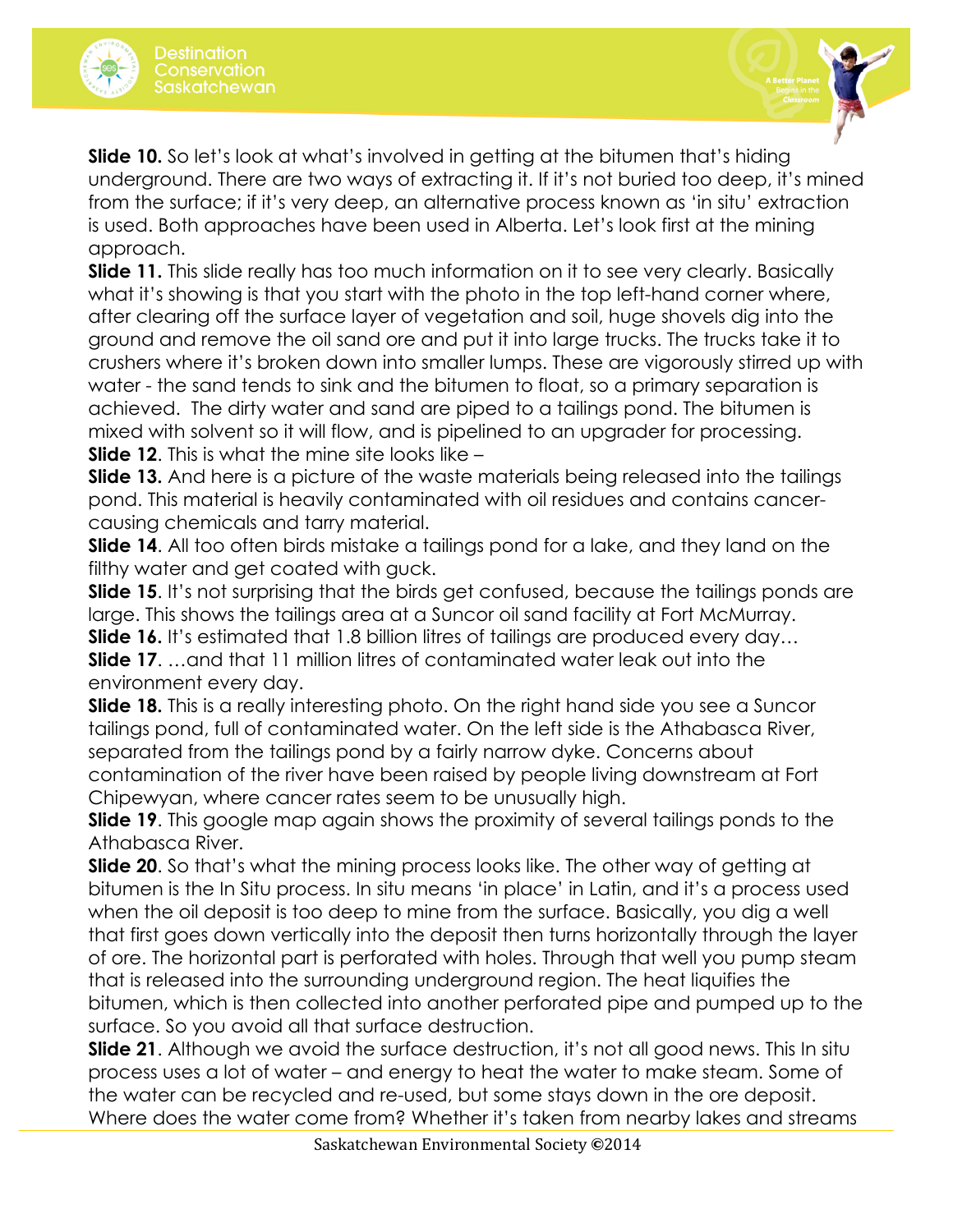



or from aquifers underground, we need to be concerned about the impact on local water systems. It's worrying that the aquifers in the area of Saskatchewan that is being explored for oil sand development have not been mapped.

**Slide 22.** Also, you shouldn't get the impression that there's no surface impact from In situ facilities. The complex of wells, pipelines, storage and treatment facilities takes up a lot of space.

**Slide 23**. This is an In situ site at Long Lake, Alberta, probably similar to what would be developed in Saskatchewan. It includes a 99 hectare central facility, 234 exploration wells, 288 production wells, and power lines to each well pad.

**Slide 24**. The oil from oil sands is sometimes described as 'dirty oil'. Let's think about whether that label is justified. What are environmental impacts that we should be concerned about?

**Slide 25.** Let's think first about the impact on wildlife when you convert a landscape that looks like this into something that looks like-

**Slide 26**. this –

**Slide 27**. - or even like this.

**Slide 28**. On this picture you can make out the criss-cross lines through the forest where clearing of vegetation has taken place for seismic exploration. This Opti-Nexen site consists of a 10,600 hectare land parcel in which 80% of the land is less than 250 metres away from industrial infrastructure. The fragmentation of physical habitat results in the natural range of wildlife being diminished and split up.

**Slide 29.** Some of the declining species in northeastern Alberta that are affected by this habitat damage are listed here – lynx, caribou, wolverine, marten, fisher and several bird species.

**Slide 30**. The woodland caribou is a species of particular concern. These animals are migratory, and they are being confronted not only with habitat fragmentation -,

**Slide 31.** - but also with great expanses of above-ground pipelines that restrict their movement.

**Slide 32**. Lynx is another iconic species that is in decline as a result of industrial intrusion into its habitat.

**Slide 33**. Birds are not immune from harm. Although they can fly over the disturbed areas, their nesting sites are destroyed. This common nighthawk and –

**Slide 34**. – Lesser Scaup are both facing decline in northern Alberta.

**Slide 35**. Here's another impact of industrialization. Road building, heavy vehicle traffic and stream crossings stir up a lot of dirt, causing soil erosion and depositing of sediment in surface waters.

**Slide 36.** So let's summarize the potential impacts of in situ oil sand operations on water:

• Steam injection requires a lot of water. Extraction of groundwater can lower aquifer levels in the vicinity of the well from which the water is taken, in turn creating a reduction in the water levels of nearby lakes, ponds and wetlands.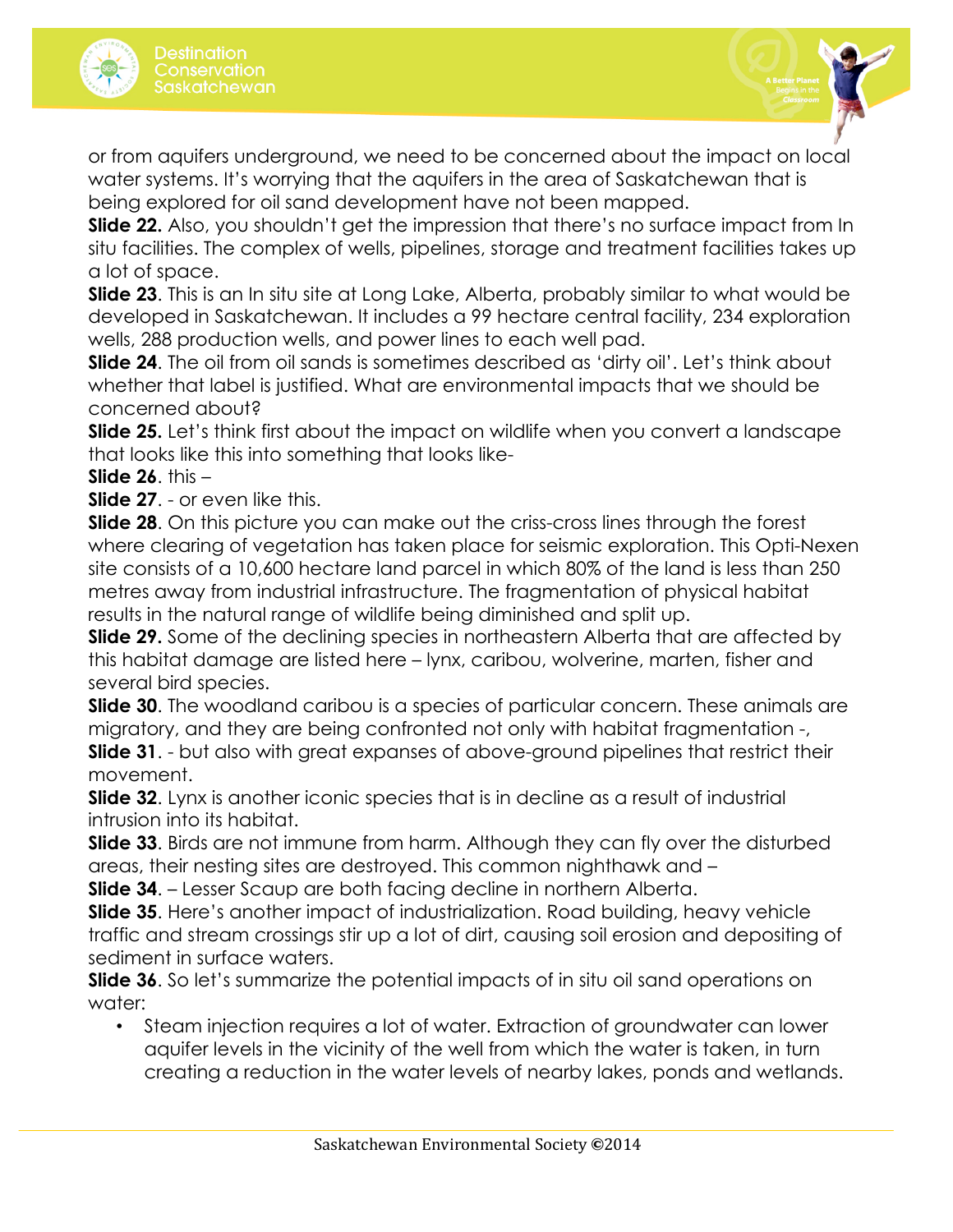

- Aquifer or surface water quality can be damaged by well blow outs, when there is an uncontrolled release of oil.
- Thermal plumes created during bitumen extraction can mobilize arsenic. This means that the elevated underground temperature resulting from steam injection can make arsenic or other contaminants that were previously fixed in the rock become mobile so they can move around and potentially end up as a hazard to living things.
- Bitumen under pressure may leak into permeable aquifers and contaminate water supplies.

**Slide 37.** But it's not only the water we worry about. The primary processing of the bitumen results in emission of air pollutants, including sulfur dioxides, nitrogen oxides, volatile organic compounds, particulates and carbon dioxide. This is true regardless of what method is used to extract the bitumen from underground.

**Slide 38.** This is an up-grader in Alberta where the primary processing takes place. This is the source of much of the air pollution associated with the oil sands industry.

**Slide 39**. Greenhouse gas emissions from the oil sands are estimated to be about triple those from conventional oil production. For many in situ oil sands plants, greenhouse gas emissions can be even higher.

**Slide 40.** This graph shows that oil sands production is a lot worse than conventional oil production as far as greenhouse gas emissions are concerned. You'll notice that Canadian conventional oil production results in a bit more greenhouse gas emission than American production does. This is presumably due to the fact that more of our oil tends to be heavy and is more energy-demanding to remove.

**Slide 41.** As well as greenhouse gases, the air pollutants include acid gases such as sulfur dioxide. These gases are carried by the wind for hundreds of kilometers before they get washed down in the rain as acid rain. Because the prevailing winds are from the northwest, much of the acid precipitation from Alberta's up-graders comes to earth in northern Saskatchewan. Acidification of lakes, streams and soils has a variety of damaging effects.

**Slide 42.** Here are some of the impacts on water bodies and the creatures that live in them. Insects, frogs and other little creatures are vulnerable to acid damage. As they often form the food supply for fish, the fish may go hungry. Also, as the water becomes more acidic, fish may be poisoned by chemicals that are released from the lake bottom . Not all species of fish are equally affected.

**Slide 43**. Trees are also vulnerable to acid damage. This illustrates how acid rain can directly damage leaves, resulting in a reduced level of photosynthesis. The tree becomes more susceptible to stresses such as drought, extreme cold, insect damage and disease. At the same time, acid rain falling on the soil can lead to release of toxic metals from the soil into solution, causing root damage and reduced ability of the tree to take up water and nutrients.